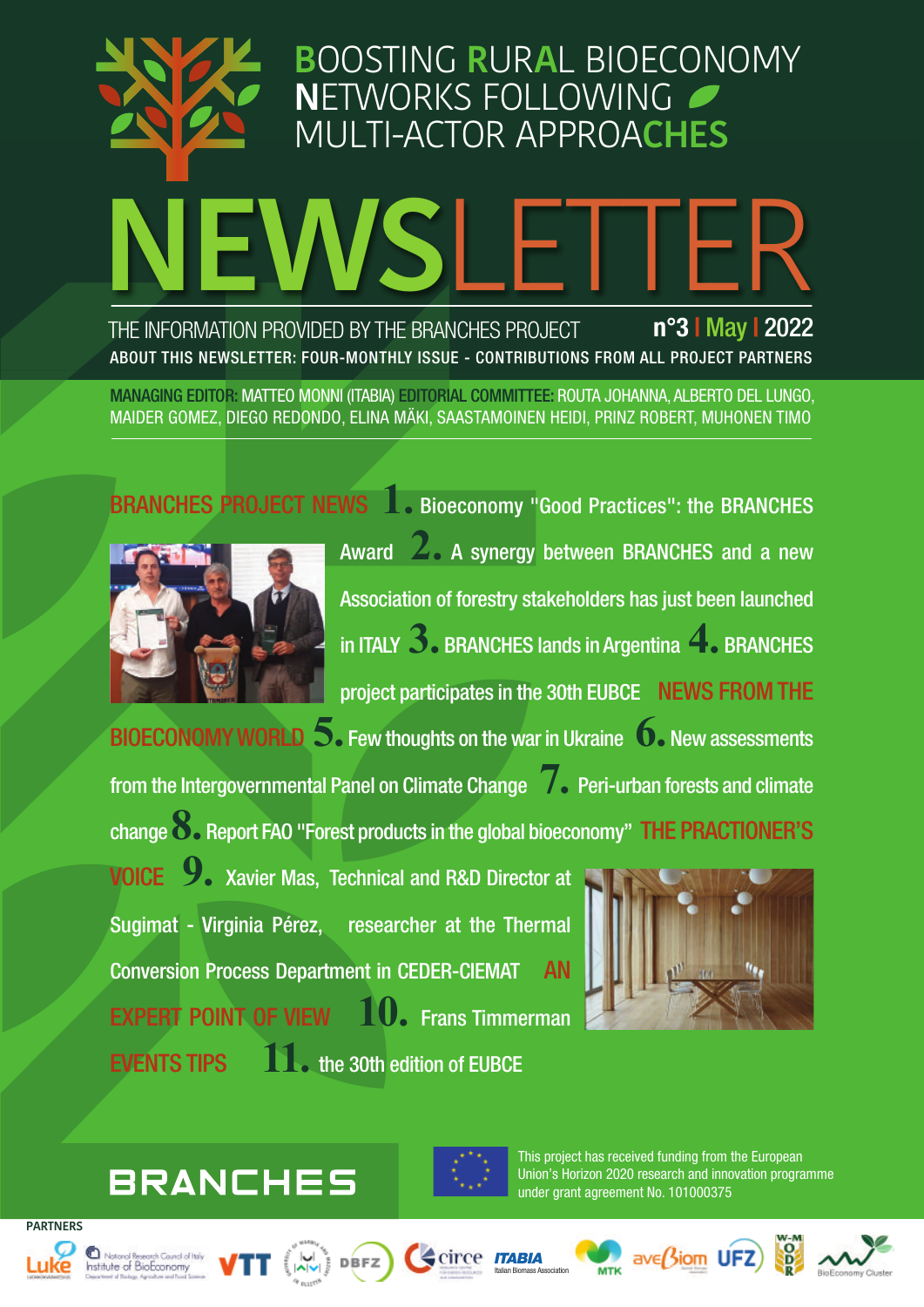# Bioeconomy "Good Practices": the BRANCHES Award

The selection of the best practices to be nominated by each Country project partner is on way. The nomination has being conducted through a public vote. The project partners wish the best will win!

THE FINNISH CANDIDATE Finland nominates its good practice for the BRANCHES Award, the winner was chosen by a vote of the Finnish National Thematic Network of the BRANCHES project and its steering group. The winning proposal, a

biomethane liquefaction at a farm-scale, received 54% of the vote. A total of five proposals were submitted to the competition. In addition to the winning idea, the themes of applicants were the cultivation of red clover and the collection and processing of birch leaves into organic tea-type herb infusion, the gamifigation of energy wood harvesting and a farm-level biogas production model.

In the evaluation of the winning proposals, e.g. the following aspects raised up: the technological solution of the proposal is credibly described and seems to be feasible and replicable. The credibility is supported



by the built test equipment and the related research environment. The idea also clearly presents a problem for which a solution has been found. The container size solution allows its implementation also elsewhere and improves at the same time its scalability. On-site biomethane liquefaction solution and associated cost-effective gas collection and logistics can further improve economic profitability of the solution which can also provide a new source of income for the farmer if proven profitable.

The technology for the biomethane liquefaction has been

developed at Kokkola University of Applied Science (Centria) within the project Hajautettu biokaasun tuotanto ja nesteytys Suomessa (HABITUS), which can be translated as Decentralized biogas production and liquefaction in Finland.

THE SPANISH CANDIDATES A couple of months ago the Spanish network INtercamBIOM launched the first Best Innovative Practice Award aiming at identifying innovative technologies, processes or business models improving the



usual practice and bringing advantages when implanted, for instance, by providing new solutions, increasing the efficiency of the process, or improving its replicability. In the end, innovative practice that are scarcely known although they are already available to be implemented.

Out of the 25 candidates, two innovative practices excelled. The outcome of the public voting, which

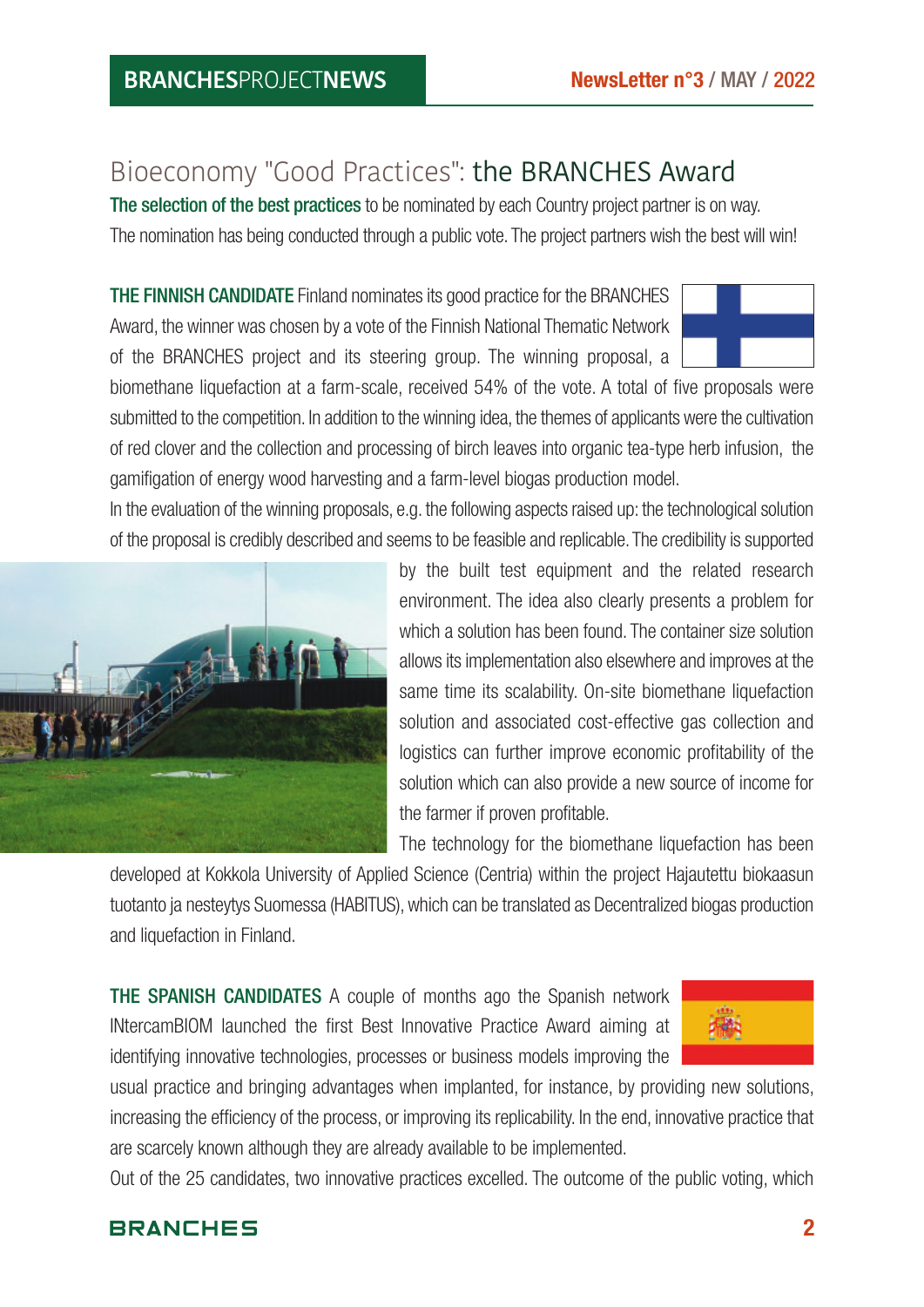collected about 1,600 votes, and the panel evaluation led to a draw between two candidates: Selfcleaning rotary boiler Horizon+, developed by SUGIMAT (see box 1) and Sludge recovery with solar drying and gasification from Sewage Treatment Plant in San Javier (Murcia, Spain), developed by CEDER-CIEMAT (see box 2).

Additionally, the panel has decided to give an honorific mention to the innovative practices that reached the third, fourth and fifth place obtained based on the public voting and the vote of the panel. For more information see the link: https://intercambiom.org/premio-a-la-mejor-practicainnovadora-2022/

#### SEWAGE TREATMENT PLANT IN SAN JAVIER

Sludge recovery with solar drying and gasification from Sewage Treatment Plant in San Javier (Murcia, Spain), developed by CEDER-CIEMAT, allows to reduce the environmental impact associated to the usual management and treatment of sludges, producing at the same time renewable energy and a highly stable soil improver by combining four different technologies: solar dryer, gasification, gas burner and Organic Rankine cycle (ORC). More info in the section "The Practioner's Voice".

#### THE SELF-CLEANING ROTARY BOILER HORIZON

Developed by SUGIMAT, this equipment allows the valorisation of biofuel with a very significant unburnt components content without requiring additional maintenance shutdowns to clean and achieving a more continuous performance. The key to achieve such a result lies in the rotary operation which enables the ash slipping between the boiler passes until their extraction, together with an additional system introducing aggregates which allows to detach the deposits adhered. More info in the section "The Practioner's Voice".

#### SECOND MEETING OF THE NATIONAL NETWORK "BIOECONOMY IN THE

PRACTICE" The German National Network "Bioeconomy in Practice" meet once again the past 28th of May 2022. The network, launched last November and

coordinated by the German Biomass Research Centre (Deutsches Biomasseforschungszentrum gemeinnützige GmbH – DBFZ), the Helmholtz Centre for Environmental Research (UFZ) and the Bioeconomy Cluster e.V, held its second meeting in an online event dedicated to disseminate the innovations of the network members. The event focused in two specific innovations. The first, presented by Dr. Theresa Dörres from the Chemie Cluster Bayern is the "Value Chain Generator", a digital tool for mapping existing and creating new value chains by facilitating the contact between interested value chain stakeholders. The second presentation, by Dr. Martin Brunsmeier from the Technische Hochschule Rosenheim was focalised in the initiative of the project OneForest for "a Multi-Criteria Decision Support System for a Common Forest Management to strengthen forest resilience, harmonise stakeholder interests and ensure sustainable wood flows". The matchmaking sessions provided an opportunity for network partners to get to know each other, brainstorm, and discuss ideas around the two main presentations at the event.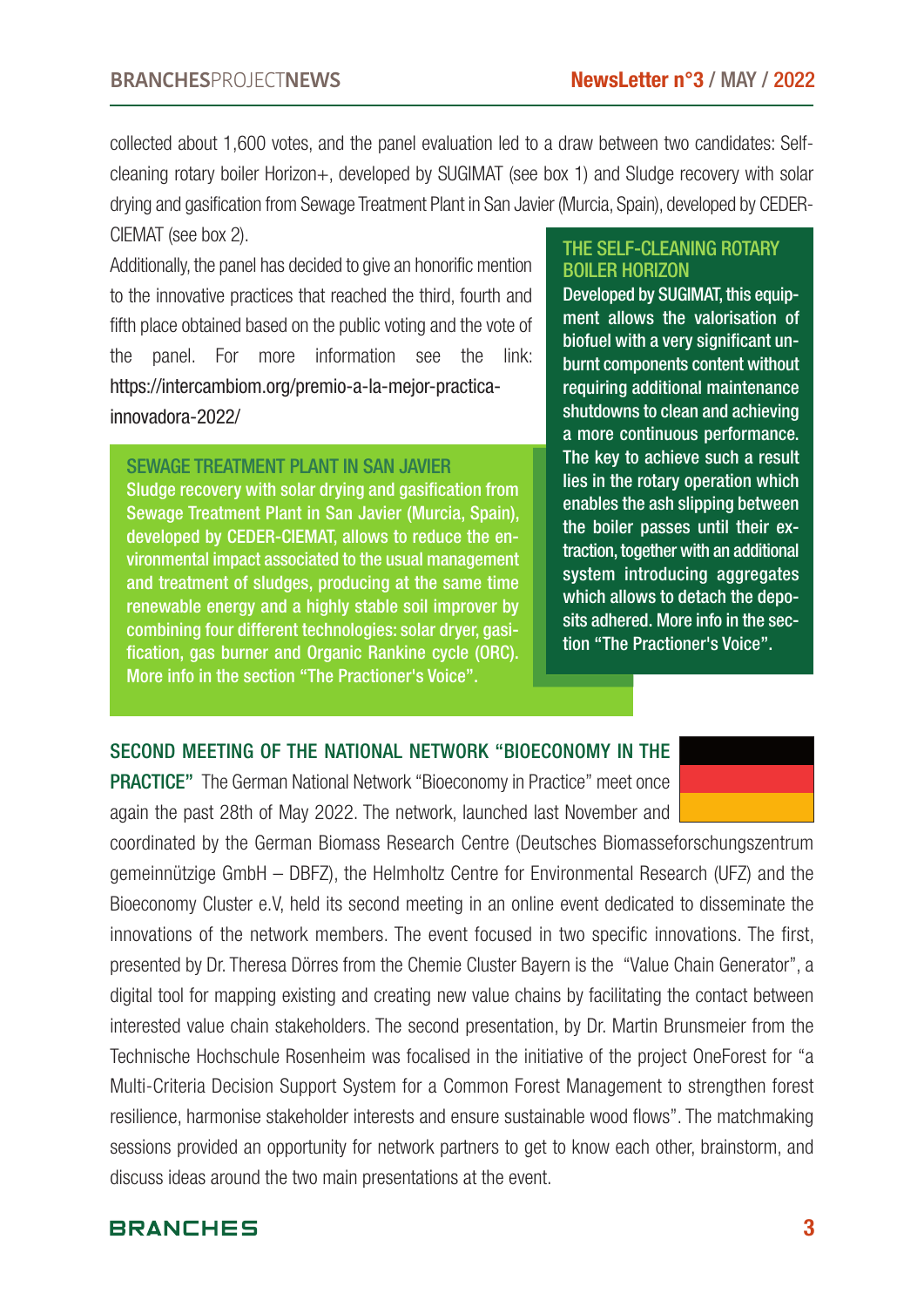# A synergy between BRANCHES and a new Association of forestry stakeholders has just been launched in ITALY

Recently,a new Association was established in support of the "Eco-Sustainable Management of the Territory in Abruzzo (Central ITALY)" abbreviated through the Italian acronym GESTA. The

initiative, promoted and financed by the Italian Ministry of Agriculture, Food and Forestry Policies (MiPAAF), meant to establish a network of stakeholders including practitioners, local authorities and administrations to support the both forestry and agriculture as well as to develop bioeconomy supply chains. The initial 20 founding members comprise 13 ASBUC (separate administrations of assets for civic use), 4 Municipalities, 2



practitioners and 1 consortium of forest companies. Because of the similarity of objectives with BRANCHES, in March, ITABIA held a meeting with all the GESTA stakeholders to disclose the results obtained by BRANCHES and show the forthcoming planned activities. Questionnaires were also distributed among participants to collect requests for technological innovation. Results of the survey will be relevant to improve synergies between the two projects that will be discussed in further joint meeting.

# Branches lands in Argentina

On April 29, at the ITABIA headquarters in Rome, a workshop involving representatives of Argentina, a country far beyond the perimeter envisaged by BRANCHES, was held to share some of the Bioeconomy good practices results achieved by the project during its first 18 months of activity. The workshop was attended by government decision makers and scientists interested in strengthening bioeconomy in Argentina including Dalmacio Mera (Minister of digital inclusion and production systems of the Province of Catamarca), Prof. Lino Baranao (Faculty of Chemistry of the University of Buenos Aires), Prof. Martin Lazzaro (Faculty of Agronomy of the University of La Plata). The province of Catamarca (one of the 23 Argentine provinces) is characterized by extended lands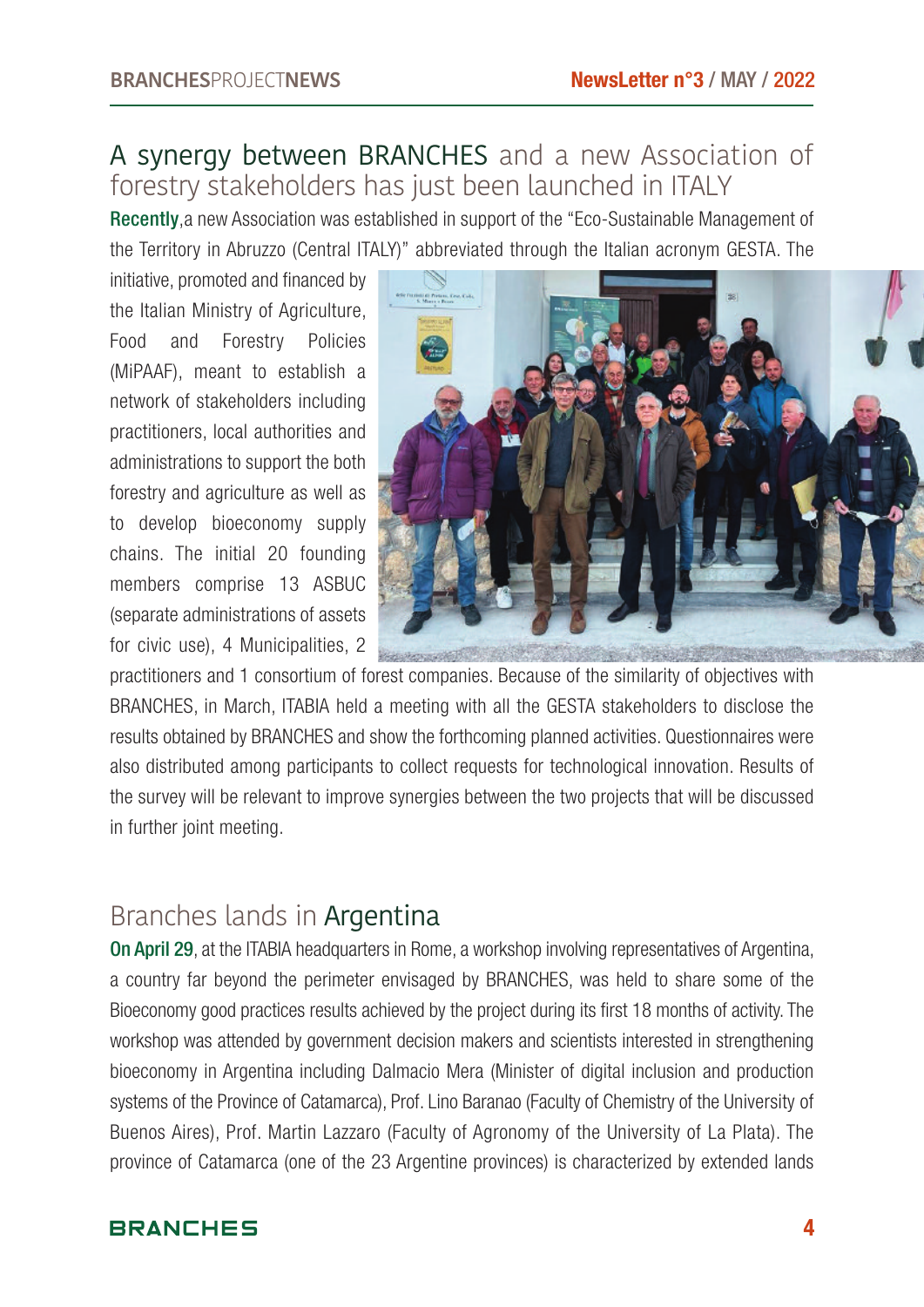

cultivated at olive trees and vineyards source of large quantities of pruning residues that are usually burned. Minister Mera expressed great interest in the transfer of technological know-how to enhance by-products such as pruning residues coming from both wine and olive oil production chains. In this regard, ITABIA illustrated 3 PAs developed by BRANCHES project that deal with the Argentinian interests. PA n.1 "FIUSIS: a complete pruning residue value chain "(Italy) and PA 10 and 11 respectively" Prototype to collect vineyard pre-pruning biomass "and" Olive cake gasification "(Spain).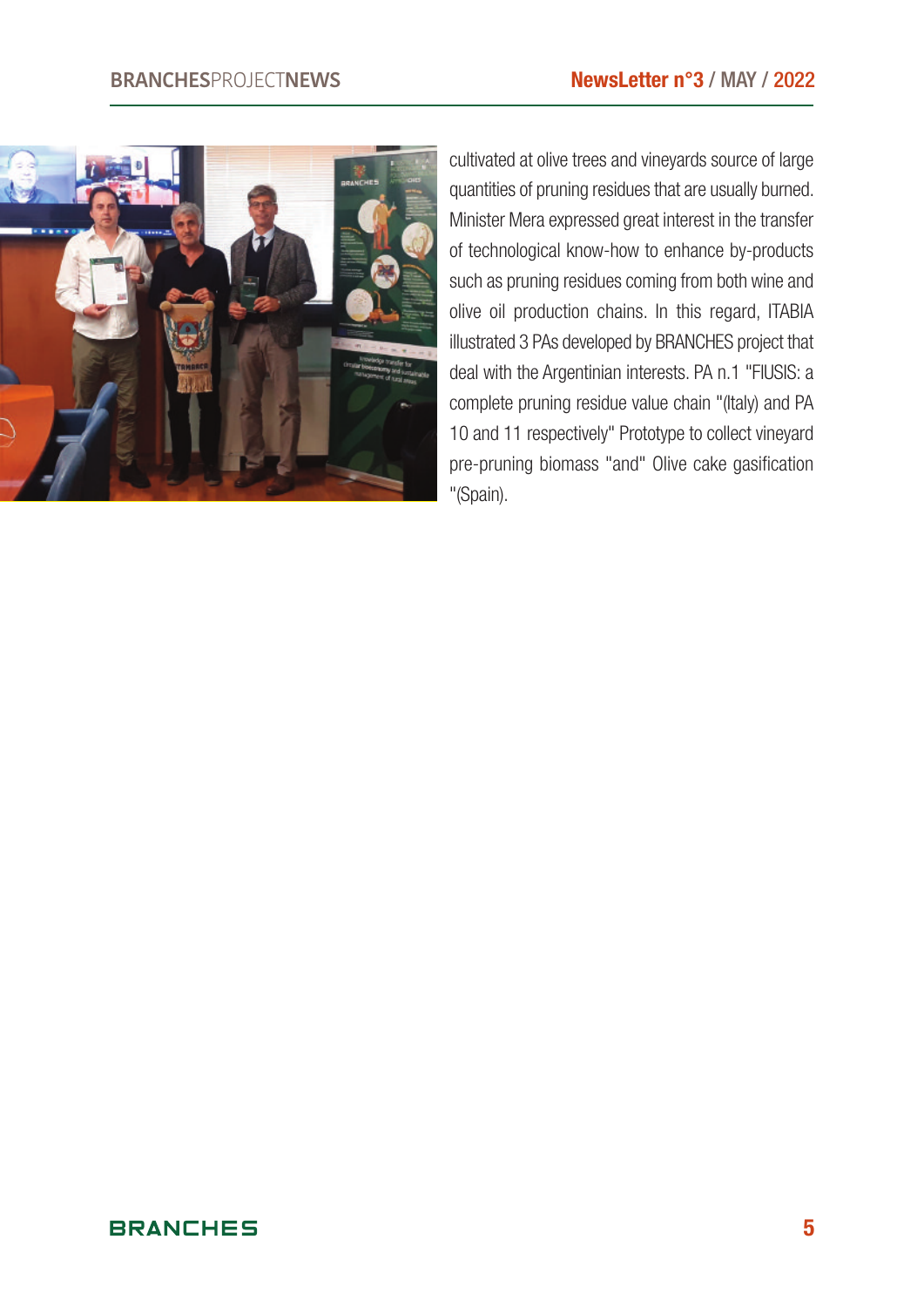# Few thoughts on the war in Ukraine

We have not yet emerged from the pandemic emergency that we are already burdened by the horrors of an armed conflict whose developments are dangerously unpredictable. The disagreement between Russia and Ukraine, that could have been solved with the intervention of the whole international diplomacy, has become a real war (not a special military operation) that threatens the whole world. Faced by the drama of the Ukrainian nation and the risk of an uncontrollable escalation, focus the attention on energy issues, related to markets and costs, might seem cynical, but - as component of the current crisis - they must be carefully taken in consideration. Within a few weeks, as a result of a sudden increase in fuel prices, the oblivion seems to have fallen on European sustainable development strategies such as the Green Deal or the "Next Generation". On the energy policy front, old and in the process of abandonment programs for research, extraction and use of fossil sources, including coal, have been taken into account. In the general confusion of this new tragic crisis, many of our policymakers are looking for unlikely solutions based on technologies that are not yet mature (nuclear generation IV) or others that are totally anachronistic (coal-fired power plants).

A serious reflection on such assumption must absolutely be done! In fact, even in this intricate affair, the role of the renewables should be confirmed as strategic, both on the environmental level - given that the climate crisis has not been resolved - and for a greater energy autonomy in an increasingly complex geopolitical framework. Today, more than ever, we realize how much the development of RES (primarily bioenergy) would have protected us from the well-known environmental and geopolitical risks associated with the abuse of fossil fuels.

# New assessments from the Intergovernmental Panel on Climate Change



The Intergovernmental Panel on Climate (IPCC) Report entitled "Climate Change 2022: Mitigation of climate change" (https://www.ipcc.ch/report /ar6/wg3/) has been recently released. The authors state that in all production sectors there are technological solutions capable of halving carbon dioxide emissions by 2030. To this end, the actual political will of

the individual states will be decisive. This drastic reduction in emissions can occur at a cost of less than USD 100 per tonne of  $CO<sub>2</sub>$  equivalent, a cost that is in line with the European  $CO<sub>2</sub>$  prices on the emissions market (ETS - Emissions Trading System). For industry, the reduction of emissions will go through innovative production processes such as: a more efficient use of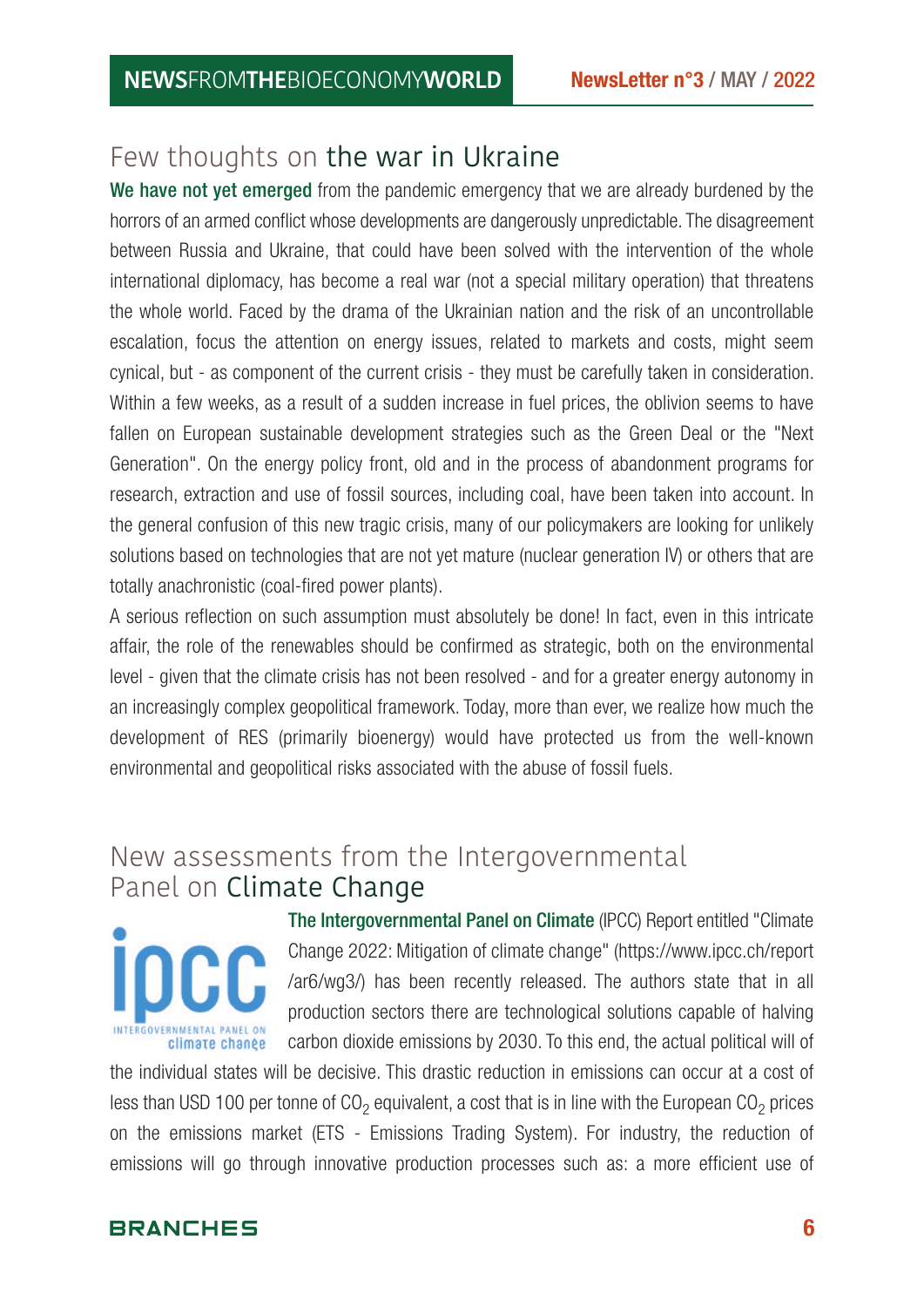materials, the reuse and recycling of products and the minimization of waste, the use of electricity and heat from RES, up to the capture and carbon storage. Obviously, the "AFLOLU" (Agriculture, Forestry and Other Land Use) sector, which brings together agriculture, forestry and other land uses, will also be crucial because - in addition to allowing reductions in greenhouse gas emissions - it can also remove and store  $CO<sub>2</sub>$ . Furthermore, it is now well known that a number of options for responding to climate mitigation needs, can bring countless benefits as ecosystem services. However, scientists stress that the benefits of well-used soil (reduced emissions and  $CO<sub>2</sub>$  storage) cannot compensate for inefficiencies and delays in reducing emissions in other productive sectors.

## Peri-urban forests and climate change

According to two recent studies conducted by the Boston University, forest areas near urban settlements counteract climate change much more than expected. In fact, in these sites the plants grow faster and the soil that hosts them has a greater capacity for carbon sequestration. The analysis focused on the so-called "border areas", i.e. those woods located near environments characterized by anthropic interferences such as roads, houses and other infrastructures typical of the urban settlements.

Unexpectedly, it appears that in these areas the average increase in the basal area of trees exceeds that recorded in the internal forest by 36% (study published in Nature Communications). Scientists believe that the decisive factors to stimulate a greater plant growth are: sufficient presence of water, greater access to light and the absorption of  $CO<sub>2</sub>$  itself (captured from nearby roads and surrounding buildings) and available amounts of nitrogen.

A second study published in the journal Global



Change Biology focused on  $CO<sub>2</sub>$  emissions in buffer forests and, even here, the emerged results were unexpected since it appears that in urban areas the release rate of carbon dioxide from the wooded soil is 25% lower than that recorded inside forests. Essentially, urban forests show a greater effectiveness of carbon sequestration. All these results will be useful in forecasting soil behaviours and carbon cycle, in an increasingly urbanized and even more warm world.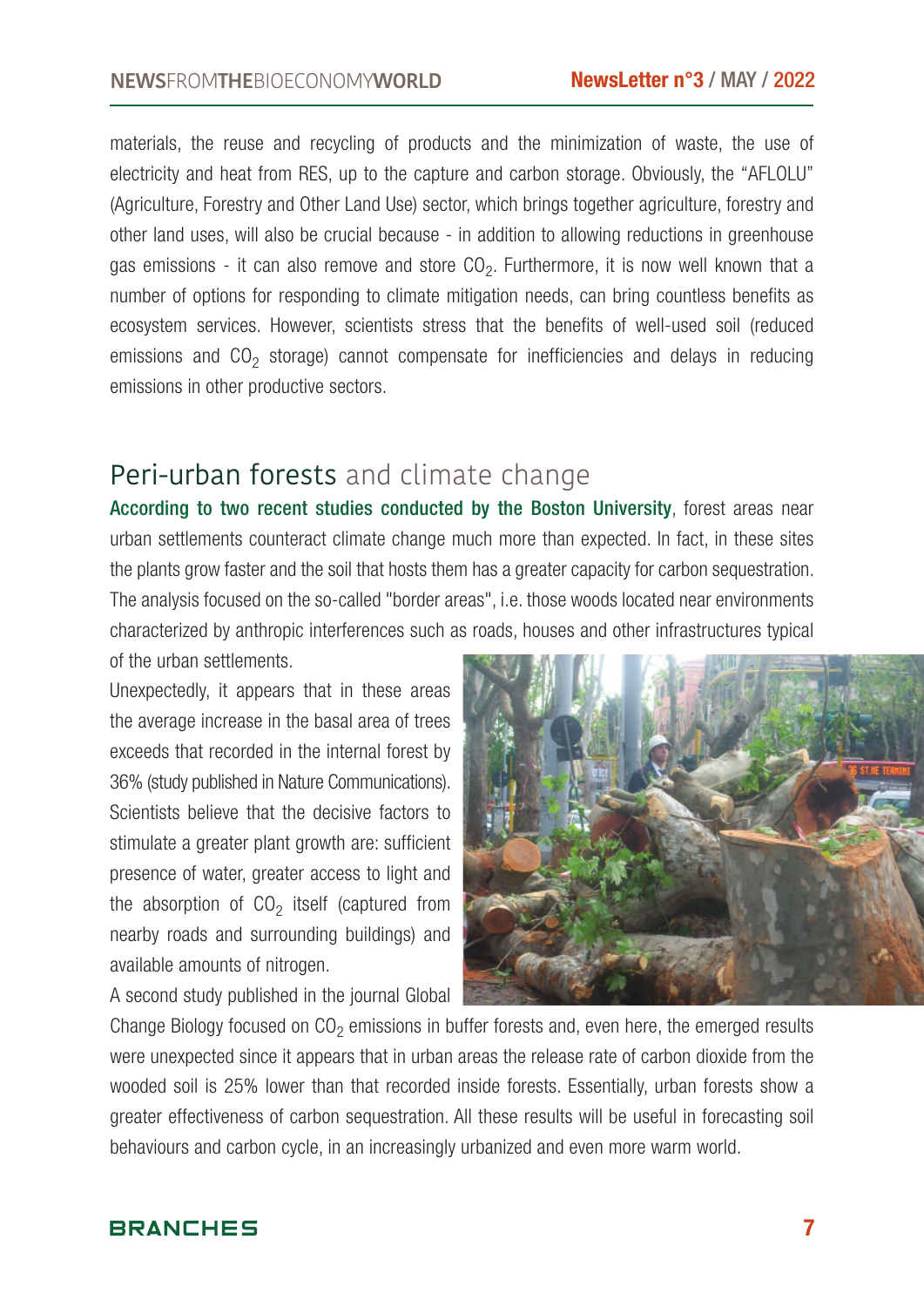# Report FAO "Forest products in the global bioeconomy"

The real challenge is to manage forests in a more sustainable way, to enhance the



products made with the raw materials coming from them. This is what has been described in a report produced by FAO in collaboration with the European Forest Institute (EFI).

The document, presented at the Dubai EXPO on the occasion of the International Day of Forests, has been produced to describe the innovations in the forest sector intended to pave the way for a sustainable use of forest products that will reduce the environmental impact as well as the production of waste. Among the many data highlighted in the report, one is very reflective: 75% of the global consumption of materials involves non-renewable resources. The extraction, transport, processing and disposal of these resources have a huge impact on the environment, climate and biodiversity. A sign of how long is the way for the ecological transition.

The Report highlighted the role of forest products in replacing fossil-

based and greenhouse gas-intensive ones. In this regard, together with interesting recommendations and conclusions, the document provides an overview of the global bioeconomy; several examples of conventional and innovative forest products; a review of the environmental impacts and benefits of replacing fossil fuel-based or high-intensity fuel products with forest-based products; future global dynamics of supply and demand for forest products; gaps in the global value chain of forest products.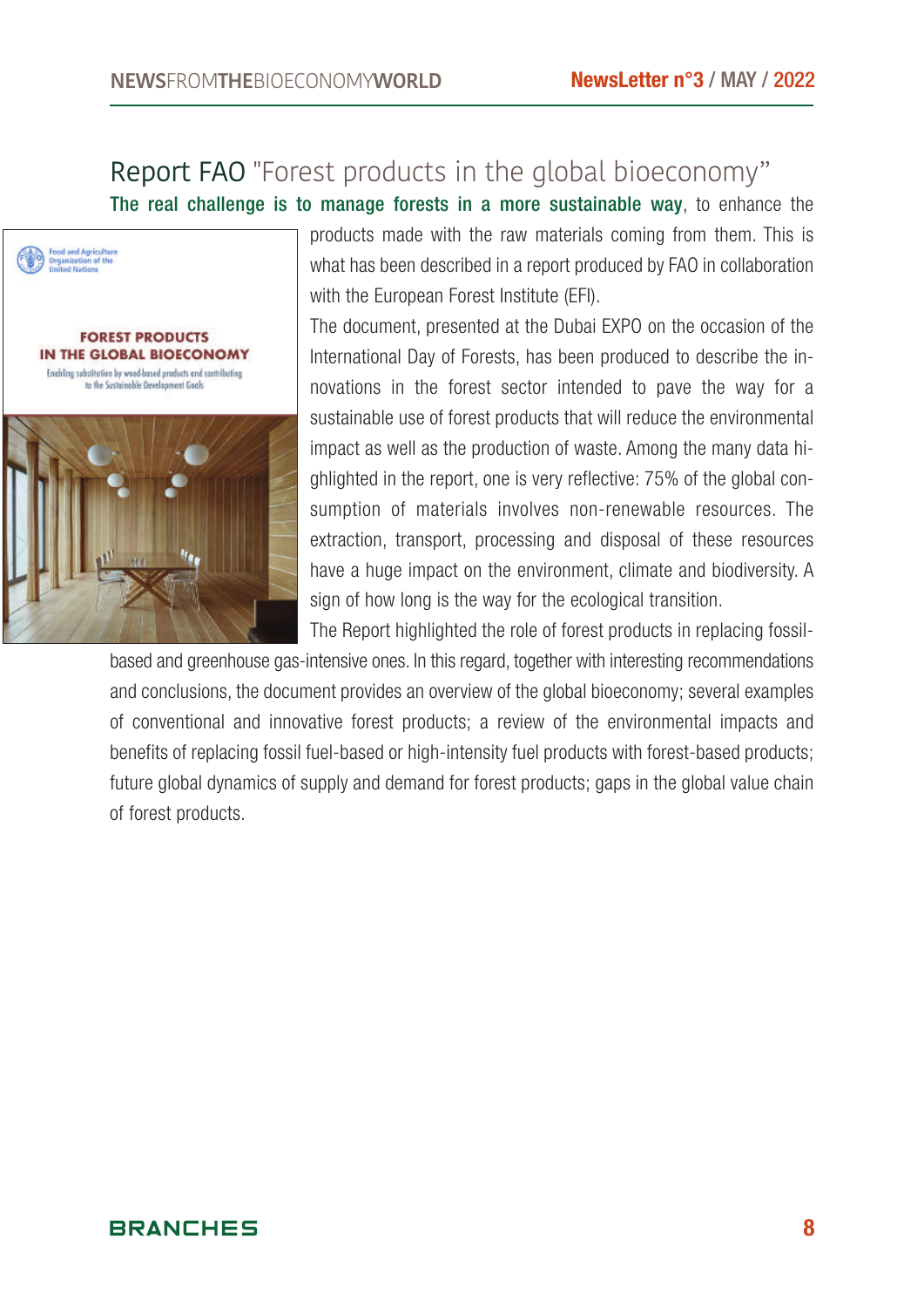### **THE**PRACTIONER'S**VOICE**

Xavier Mas, Technical and R&D Director at Sugimat

"Horizon + boiler is the results of two years of hard work in our laboratories where we tested all types of conditions and requests to confirms its reliability. What makes it different from other technologies and a unique model in the market is its self-cleaning system.

In fact, we have realized that the clients prioritize among the selection criteria the technological features and the autonomy that Horizon+ boiler offers, therefore we have very good sales forecasts in the near future".

Virginia Pérez, researcher at the Thermal Conversion Process Department in CEDER-CIEMAT

«In CEDER we have been working on technologies such as the sludge gasification and solar drying for over 15 years. We are aware of the sewage treatment plants' need to carry out the most efficient management possible form the energy point of view. In the framework of the project Life Dry4gas, we have designed a management model which integrates these technologies and contributes to the circular bioeconomy as well as to the renewable energies' promotion in a sustainable way. We are currently finalizing the economic assessment from which we extract that it is a model that could be replicated in other sewage treatment plants

### **AN**EXPERT**POINT**OF**VIEW**

### Frans Timmermans

Executive Vice President of the European Commission "The recent aftermath of Russia's war against Ukraine has reinforced the imperative to accelerate the transition to clean energy. The sooner the countries manage to diversify their energy sources, improve efficiency and introduce RES, the better! "